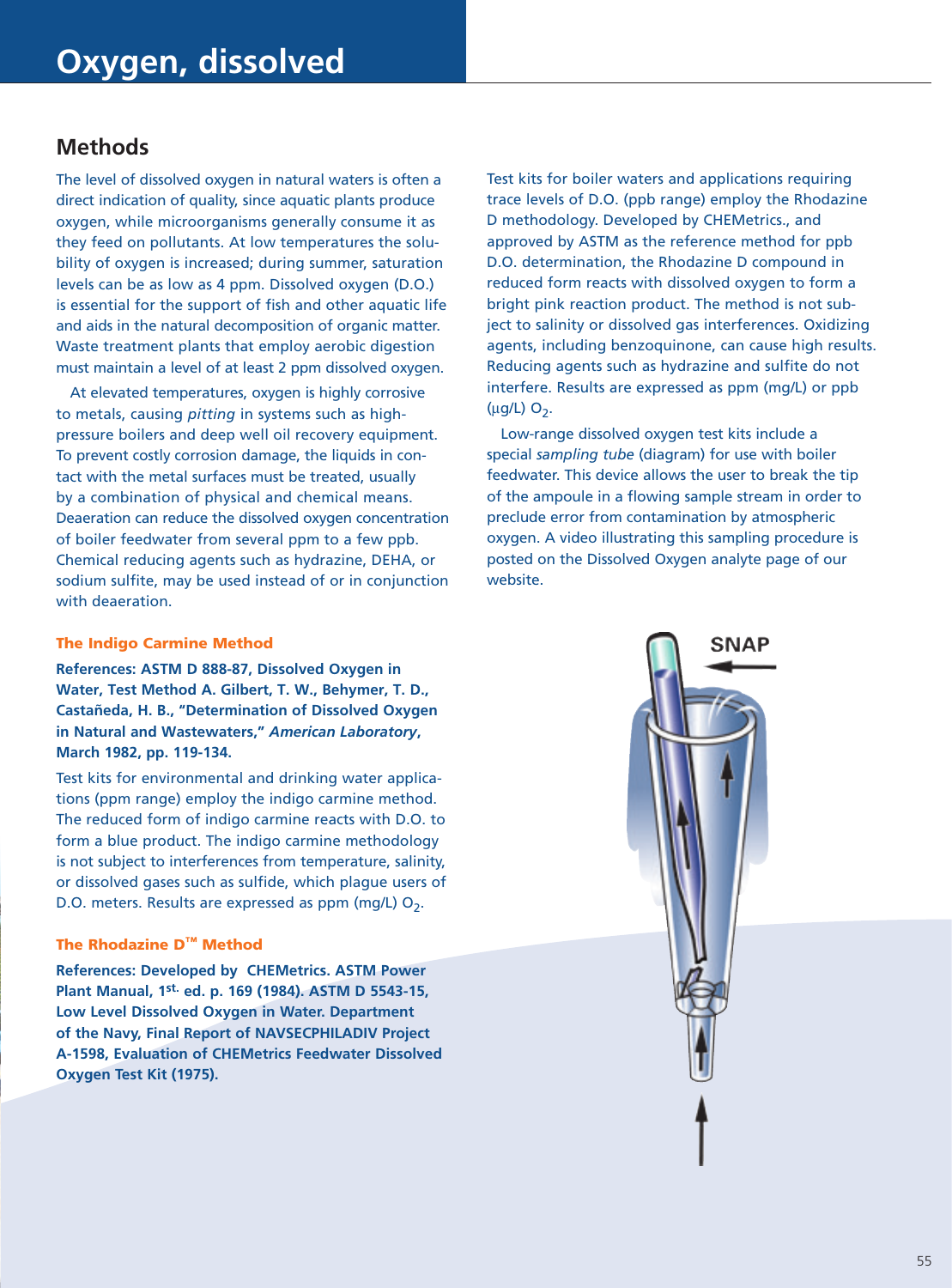

| Range: 0-20 ppb<br>MDL: 2 ppb / Method: Rhodazine D                                                                                                                                                                                                                                               |                |
|---------------------------------------------------------------------------------------------------------------------------------------------------------------------------------------------------------------------------------------------------------------------------------------------------|----------------|
| <b>ULR CHEMets Kit</b>                                                                                                                                                                                                                                                                            | Cat#<br>K-7511 |
| ULR CHEMets Refill, 30 ampoules                                                                                                                                                                                                                                                                   | R-7511         |
| Comparator<br>0, 2, 4, 6, 8, 12, 16, 20 ppb                                                                                                                                                                                                                                                       | $C - 7511$     |
| Kit comes in a cardboard box and contains everything needed to perform<br>$\mathcal{D} \cap \mathcal{D}$ , and $\mathcal{D} \cap \mathcal{D}$ , and $\mathcal{D} \cap \mathcal{D}$ , and $\mathcal{D} \cap \mathcal{D}$ , and $\mathcal{D} \cap \mathcal{D}$ , and $\mathcal{D} \cap \mathcal{D}$ |                |

30 tests: Refill, Comparator, adhesive mounting clamp, permanent mounting clamp, sampling tube and instructions.

#### **Range: 0-40 ppb** MDL: 2.5 ppb / Method: Rhodazine D

| <b>CHEMets Kit</b>                                                                                                                                        | Cat#<br>K-7540 |
|-----------------------------------------------------------------------------------------------------------------------------------------------------------|----------------|
| CHEMets Refill, 30 ampoules                                                                                                                               | R-7540         |
| Comparator<br>0, 5, 10, 15, 20, 25, 30, 40 ppb                                                                                                            | $C - 7540$     |
| Kit comes in a plastic case and contains everything needed to perform 30 tests:<br>Refill, Comparator, adhesive mounting clamp, permanent mounting clamp, |                |

sampling tube and instructions.

| Range: 0-100 ppb<br>MDL: 5 ppb / Method: Rhodazine D                                                                                                      |                |
|-----------------------------------------------------------------------------------------------------------------------------------------------------------|----------------|
| <b>CHEMets Kit</b>                                                                                                                                        | Cat#<br>K-7599 |
| CHEMets Refill, 30 ampoules                                                                                                                               | R-7540         |
| Comparator<br>0, 10, 20, 30, 40, 60, 80, 100 ppb                                                                                                          | $C - 7599$     |
| Kit comes in a plastic case and contains everything needed to perform 30 tests:<br>Refill, Comparator, adhesive mounting clamp, permanent mounting clamp, |                |

### sampling tube and instructions.

## **Range: 5-180 ppb** MDL: 5 ppb / Method: Rhodazine D **Cat# CHEMets Kit K-7518** CHEMets Refill, 30 ampoules, Shelf life 12 months R-7518 Comparator 5, 20, 40, 60, 80, 110, 140, 180 ppb C-7518

Kit comes in a plastic case and contains everything needed to perform 30 tests: Refill, Comparator, adhesive mounting clamp, permanent mounting clamp, sampling tube and instructions.

#### **Range: 0-1 ppm** MDL: 0.025 ppm / Method: Rhodazine D

| <b>CHEMets Kit</b>                                                                                                                                                                                             | Cat#<br>K-7501 |
|----------------------------------------------------------------------------------------------------------------------------------------------------------------------------------------------------------------|----------------|
| CHEMets Refill, 30 ampoules                                                                                                                                                                                    | R-7501         |
| Comparator<br>0, 0.05, 0.1, 0.2, 0.3, 0.4, 0.6, 0.8, 1.0 ppm                                                                                                                                                   | $C - 7501$     |
| Kit comes in a plastic case and contains everything needed to perform 30 tests:<br>Refill, Comparator, adhesive mounting clamp, permanent mounting clamp,<br>sampling tube, 25 mL sample cup and instructions. |                |

#### **Range: 1-12 ppm** MDL: 1 ppm / Method: Indigo Carmine

|                                                                                                                                           | Cat#       |
|-------------------------------------------------------------------------------------------------------------------------------------------|------------|
| <b>CHEMets Kit</b>                                                                                                                        | K-7512     |
| CHEMets Refill, 30 ampoules                                                                                                               | R-7512     |
| Comparator<br>1, 2, 3, 4, 5, 6, 8, 10, 12 ppm                                                                                             | $C - 7512$ |
| Kit comes in a plastic case and contains everything needed to perform 30 tests:<br>Refill, Comparator, 25 mL sample cup and instructions. |            |

*Instructions and SDSs are posted on our website. If no shelf life is listed for a product, then the shelf life is at least 1 year.*



**A** WARNING! These products employing the Rhodazine D method can expose you to chemicals including methanol, which is known to the State of **California to cause birth defects or other reproductive harm. For more information go to www.P65Warnings.ca.gov.**